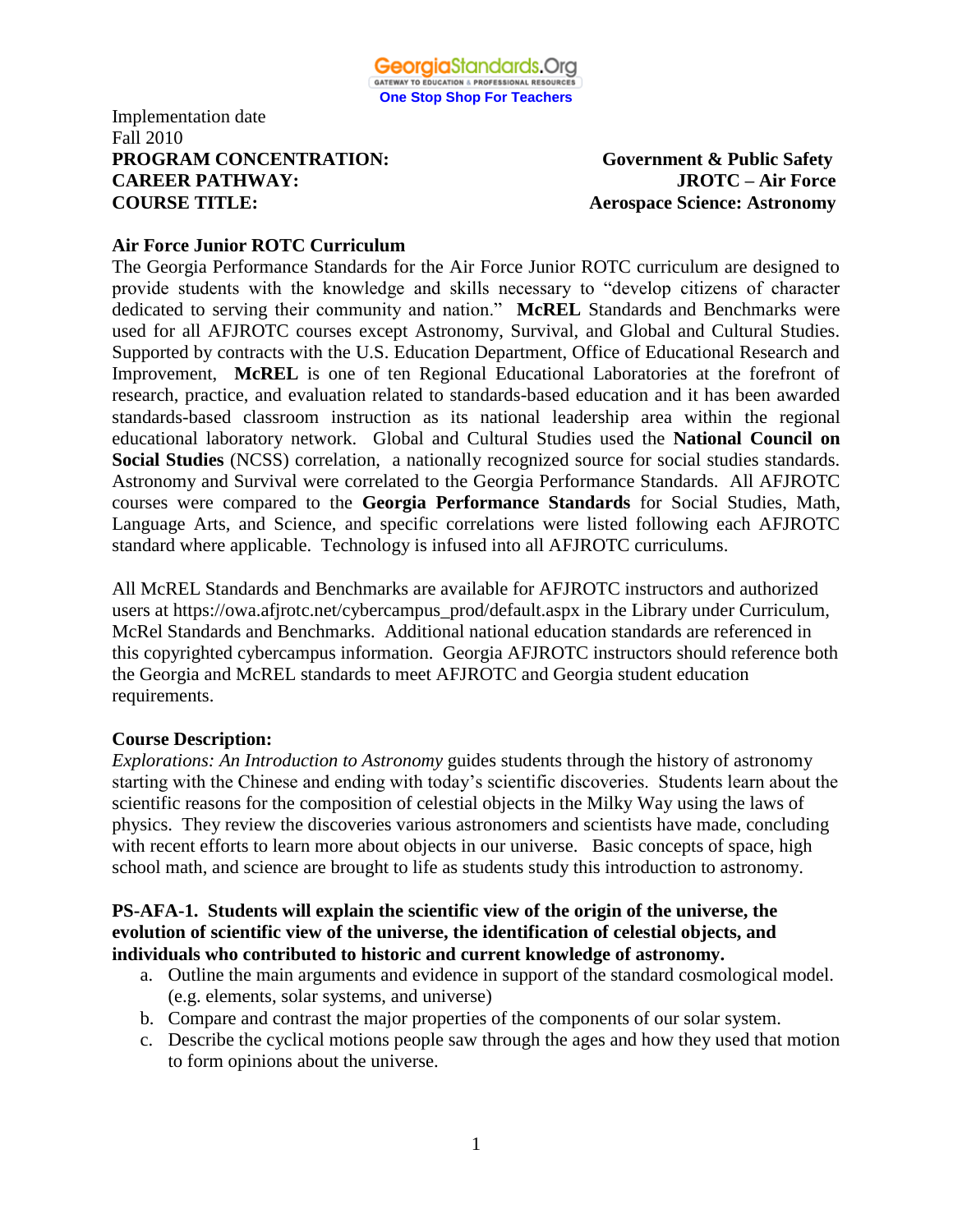Implementation date

Fall 2010

- d. Evaluate the contributions early astronomers made to our understanding of space and the solar system.
- e. Identify celestial objects that are visible in the night sky and use those objects to explain how we measure distances and the location of celestial bodies.

# *Academic Standard(s):*

*SAST2. Students will describe the scientific view of the origin of the universe, the evolution of matter, and the development of resulting celestial objects.* 

*SAST4. Students will analyze the dynamic nature of astronomy by comparing and contrasting evidence supporting current views of the universe with historical views.* 

# **PS-AFA-2. Students will explain the composition of Earth including the size, density, atmosphere, and magnetic field.**

- a. Explain the scientific principles that interact to create the Earth's shape.
- b. Identify materials that compose Earth, determine their density, and use that information to explain the overall weight of Earth.
- c. Describe the various actions associated with earthquakes and how each of these actions affects the Earth's surface.
- d. Evaluate the overall location, structure and purpose of Earth's magnetic field.

# *Academic Standard(s):*

*SAST1. Students will explain the tools used by astronomers to study electromagnetic radiation to determine composition, motions, and other physical attributes of astronomical objects.* 

# **PS-AFA-3. Students will describe and explain the composition of the Moon including the size, density, atmosphere, and magnetic field.**

- a. Explain the scientific principles and celestial activity that creates the Moon's surface and shape.
- b. Describe the orbital phases of the Moon and the effect those orbits have on Earth.
- c. Evaluate the contributions early mankind made to our understanding of the moon and explain how early beliefs have changed with advances in scientific knowledge about the Moon.

### *Academic Standard(s):*

*SAST3. Students will describe and explain the celestial sphere and astronomical observations made from the point of reference of the Earth.* 

# **PS-AFA-4. Students will describe and explain the solar system including both main and minor players.**

- a. Evaluate the importance of the Sun to the existence of Earth, highlighting both the negative and positive benefits Earth receives from the Sun.
- b. Compare and contrast the scientific theories concerning the origin of the solar system.
- c. Diagram the evolution of solar nebula into the solar system.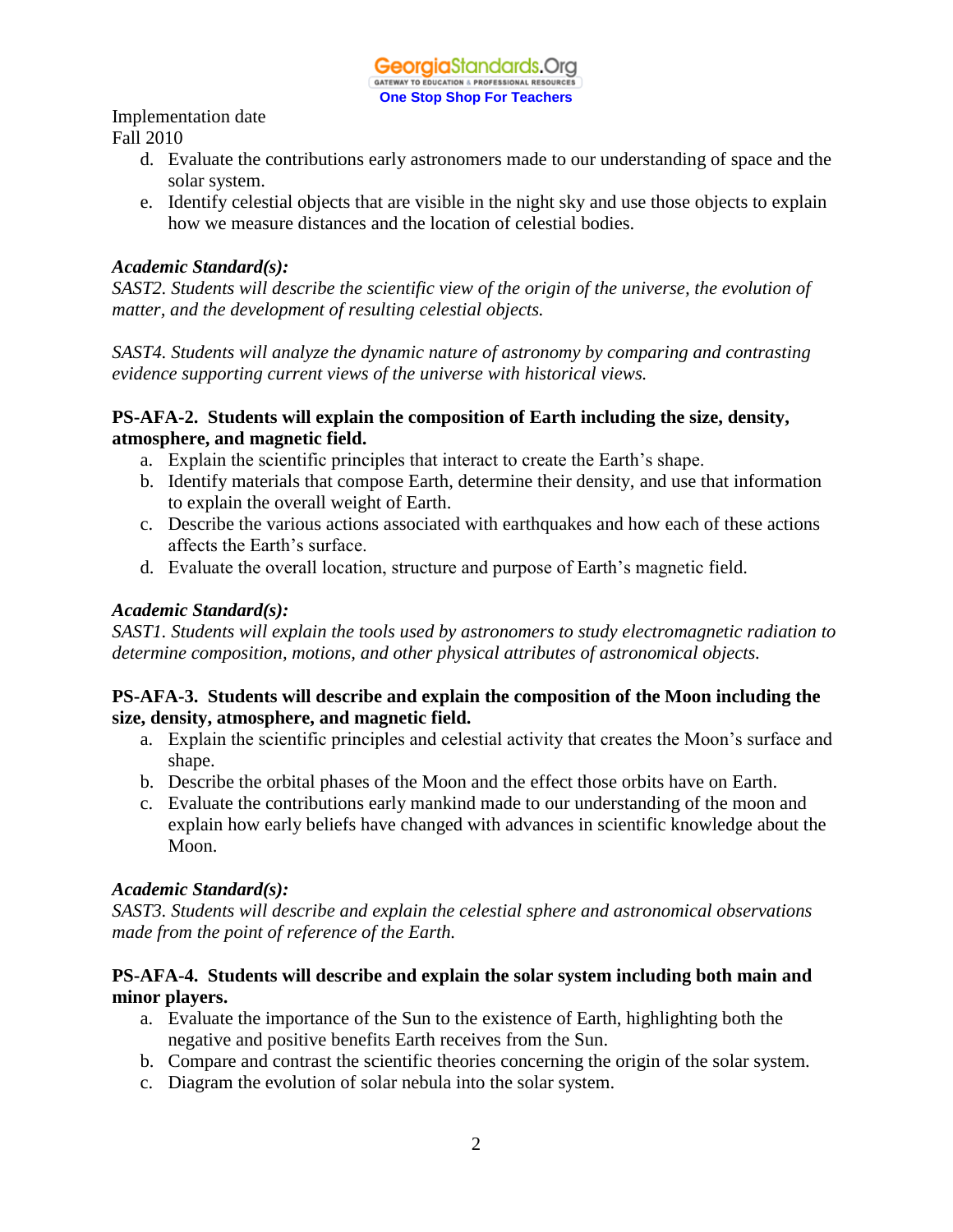> d. Describe recent scientific findings including planets, celestial objects, and other universes and explain how these discoveries might affect life on Earth in the future.

# *Academic Standard(s):*

*SAST5: Students will evaluate the significance of energy transfers and energy transformations in understanding the universe.* 

### **PS-AFA-5. Students will evaluate the significance of the composition, location, and orbits of the terrestrial planets and Jovian planets.**

- a. Compare and contrast the atmosphere, rotation, and planetary construction (interior and exterior) of the terrestrial planets.
- b. Explain the greenhouse effect and how it affects various life forms.
- c. Describe current and planned missions to Mars, including the justification for making these journeys and the hazards involved.
- d. Compare and contrast the atmosphere, rotation, and planetary construction (interior and exterior) of the Jovian planets.
- e. Diagram the orbits, moons, and rings of the Jovian planets.
- f. Describe current and planned missions to the Jovian planets, including the justification for these missions and the hazards involved.

### *Academic Standard(s):*

*SAST5: Students will evaluate the significance of energy transfers and energy transformations in understanding the universe.* 

# **Co-Requisite – Characteristics of Science**

# **Habits of Mind**

# **SCSh1. Students will evaluate the importance of curiosity, honesty, openness, and skepticism in science.**

- a. Exhibit the above traits in their own scientific activities.
- b. Recognize that different explanations often can be given for the same evidence.
- c. Explain that further understanding of scientific problems relies on the design and execution of new experiments which may reinforce or weaken opposing explanations.

### **SCSh2. Students will use standard safety practices for all classroom laboratory and field investigations.**

- a. Follow correct procedures for use of scientific apparatus.
- b. Demonstrate appropriate technique in all laboratory situations.
- c. Follow correct protocol for identifying and reporting safety problems and violations.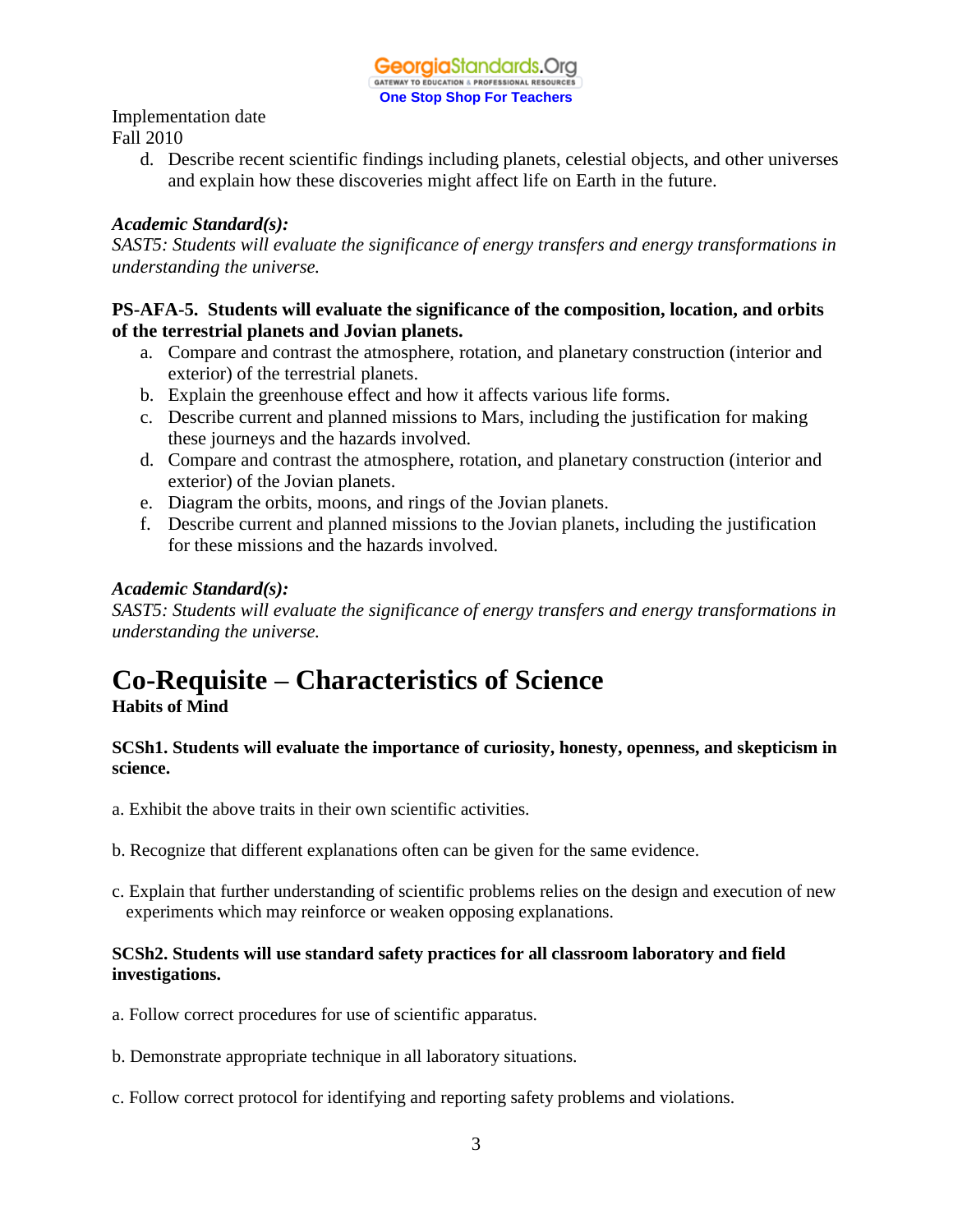#### **Georgia**Standards.Ora GATEWAY TO EDUCATION & PROFESSIONAL RESOURCE **One Stop Shop For Teachers**

Implementation date Fall 2010

### **SCSh3. Students will identify and investigate problems scientifically.**

- a. Suggest reasonable hypotheses for identified problems.
- b. Develop procedures for solving scientific problems.
- c. Collect, organize and record appropriate data.
- d. Graphically compare and analyze data points and/or summary statistics.
- e. Develop reasonable conclusions based on data collected.
- f. Evaluate whether conclusions are reasonable by reviewing the process and checking against other available information.

### **SCSh4. Students use tools and instruments for observing, measuring, and manipulating scientific equipment and materials.**

- a. Develop and use systematic procedures for recording and organizing information.
- b. Use technology to produce tables and graphs.
- c. Use technology to develop, test, and revise experimental or mathematical models.

### **SCSh5. Students will demonstrate the computation and estimation skills necessary for analyzing data and developing reasonable scientific explanations.**

- a. Trace the source on any large disparity between estimated and calculated answers to problems.
- b. Consider possible effects of measurement errors on calculations.
- c. Recognize the relationship between accuracy and precision.
- d. Express appropriate numbers of significant figures for calculated data, using scientific notation where appropriate.
- e. Solve scientific problems by substituting quantitative values, using dimensional analysis and/or simple algebraic formulas as appropriate.

#### **SCSh6. Students will communicate scientific investigations and information clearly.**

- a. Write clear, coherent laboratory reports related to scientific investigations.
- b. Write clear, coherent accounts of current scientific issues, including possible alternative interpretations of the data.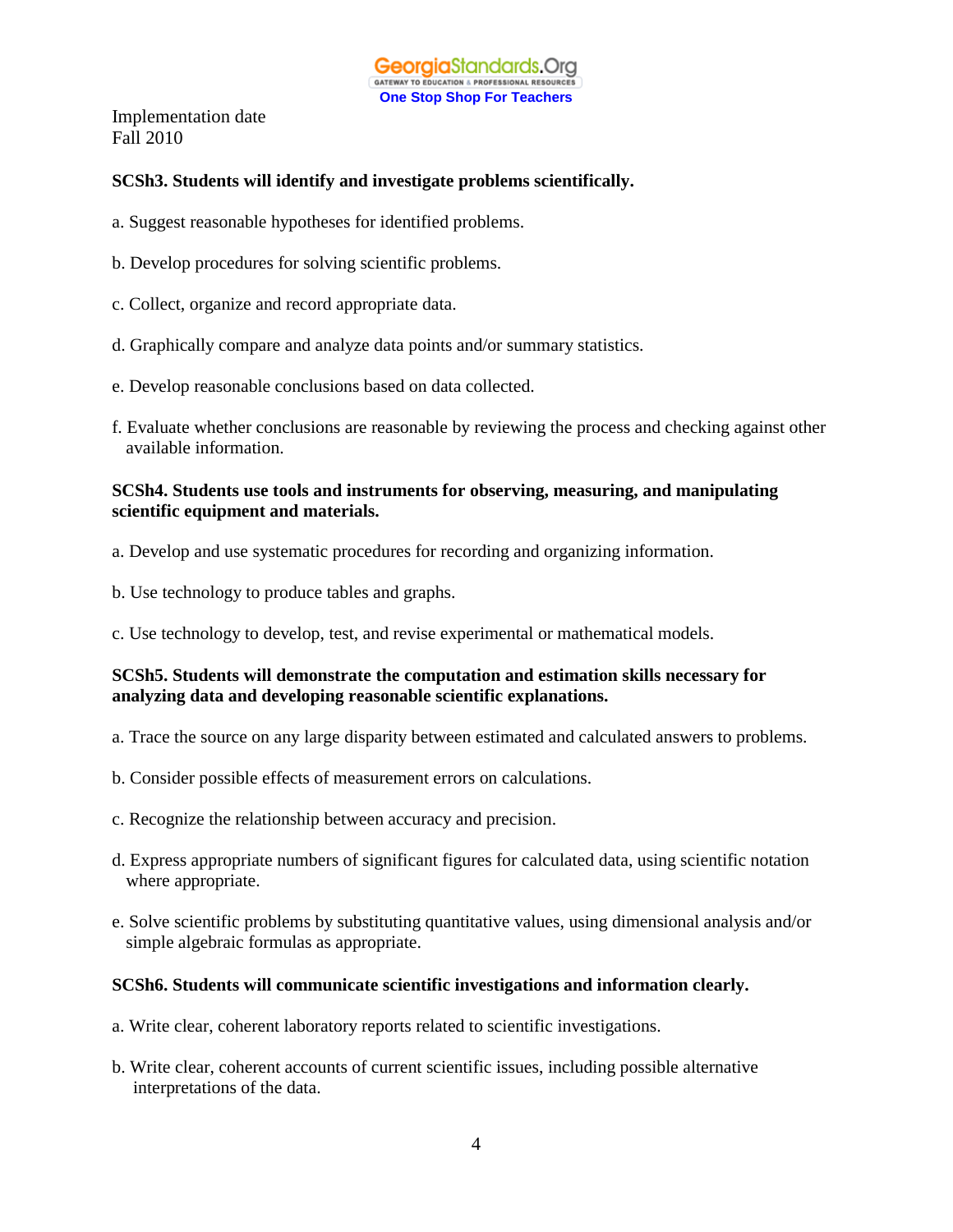

Implementation date Fall 2010 c. Use data as evidence to support scientific arguments and claims in written or oral presentations.

d. Participate in group discussions of scientific investigation and current scientific issues.

### **The Nature of Science**

### **SCSh7. Students analyze how scientific knowledge is developed.**

Students recognize that:

- a. The universe is a vast single system in which the basic principles are the same everywhere.
- b. Universal principles are discovered through observation and experimental verification.
- c. From time to time, major shifts occur in the scientific view of how the world works. More often, however, the changes that take place in the body of scientific knowledge are small modifications of prior knowledge. Major shifts in scientific views typically occur after the observation of a new phenomenon or an insightful interpretation of existing data by an individual or research group.
- d. Hypotheses often cause scientists to develop new experiments that produce additional data.
- e. Testing, revising, and occasionally rejecting new and old theories never ends.

**SCSh8. Students will understand important features of the process of scientific inquiry.**  Students will apply the following to inquiry learning practices:

- a. Scientific investigators control the conditions of their experiments in order to produce valuable data.
- b. Scientific researchers are expected to critically assess the quality of data including possible sources of bias in their investigations' hypotheses, observations, data analyses, and interpretations.
- c. Scientists use practices such as peer review and publication to reinforce the integrity of scientific activity and reporting.
- d. The merit of a new theory is judged by how well scientific data are explained by the new theory.
- e. The ultimate goal of science is to develop an understanding of the natural universe which is free of biases.
- f. Science disciplines and traditions differ from one another in what is studied, techniques used, and outcomes sought.

# **Reading Across the Curriculum**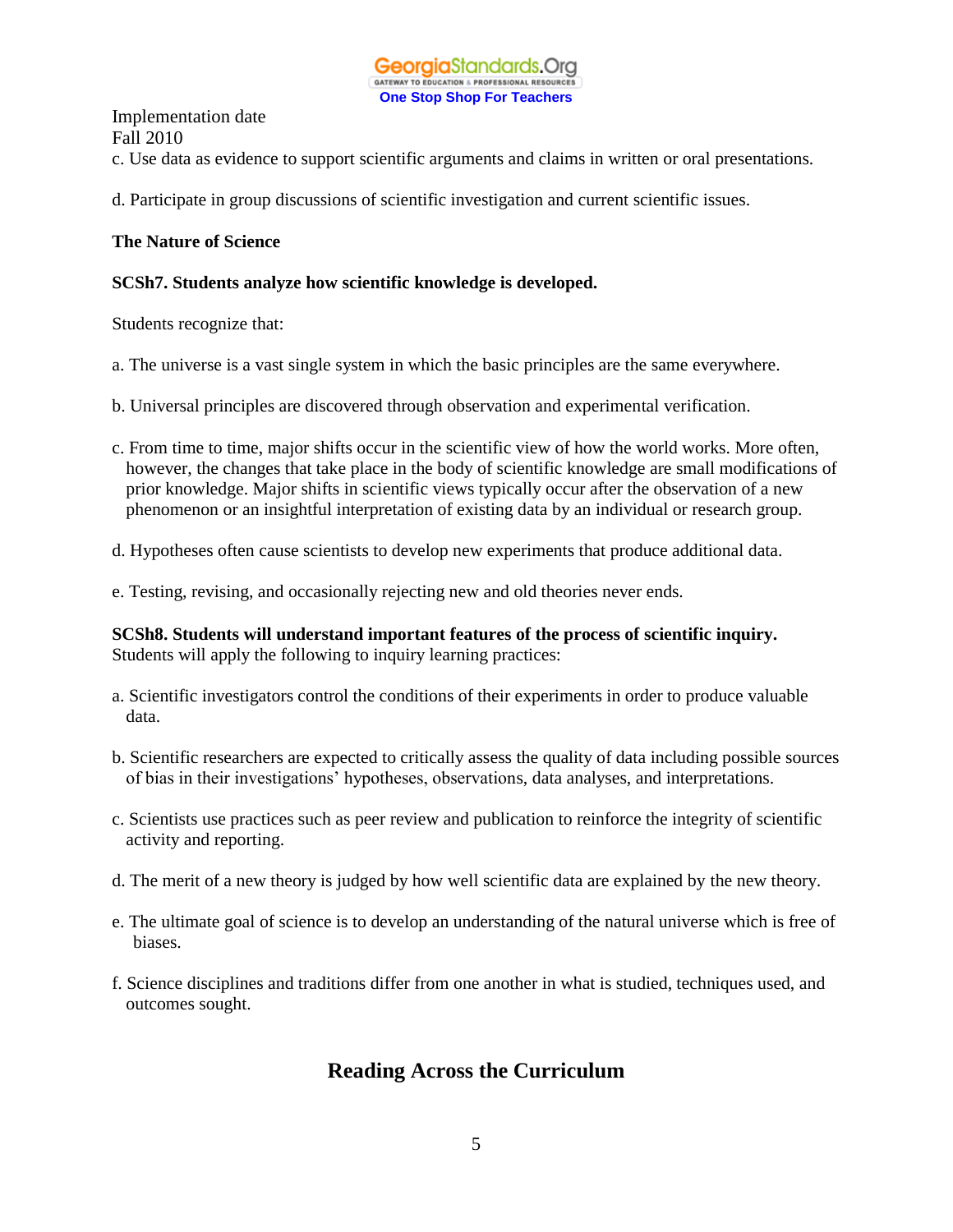

#### **Reading Standard Comment**

After the elementary years, students engage in reading for learning. This process sweeps across all disciplinary domains, extending even to the area of personal learning. Students encounter a variety of informational as well as fictional texts, and they experience text in all genres and modes of discourse. In the study of various disciplines of learning (language arts, mathematics, science, social studies), students must learn through reading the communities of discourse of each of those disciplines. Each subject has its own specific vocabulary, and for students to excel in all subjects, they must learn the specific vocabulary of those subject areas in context.

Beginning with middle grades years, students begin to self-select reading materials based on personal interest established through classroom learning. Students become curious about science, mathematics, history, and literature as they form contexts for those subjects related to their personal and classroom experiences. As students explore academic areas through reading, they develop favorite subjects and become confident in their verbal discourse about those subjects.

Reading across curriculum content develops both academic and personal interests in students. As students read, they develop both content and contextual vocabulary. They also build good habits for reading, research, and learning. The Reading Across the Curriculum standard focuses on the academic and personal skills students acquire as they read in all areas of learning.

Students will enhance reading in all curriculum areas by:

- a. Reading in all curriculum areas
	- Read a minimum of 25 grade-level appropriate books per year from a variety  $\bullet$ of subject disciplines and participate in discussions related to curricular learning in all areas.
	- Read both informational and fictional texts in a variety of genres and modes of discourse.
	- Read technical texts related to various subject areas.
- b. Discussing books
	- Discuss messages and themes from nooks in all subject area.
	- Respond to a variety of texts in multiple modes of discourse.
	- Relate messages and themes from one subject area to messages and themes in  $\bullet$ another area.
	- Evaluate the merit of texts in every subject discipline.
	- Examine author's purpose in writing.
	- Recognize the features of disciplinary texts.
- c. Building vocabulary knowledge
	- Demonstrate an understanding of contextual vocabulary in various subjects.
	- Use content vocabulary in writing and speaking.
	- Explore understanding of new words found in subject area texts.
- d. Establishing content
	- Explore life experiences related to subject area content.
	- Discuss in both writing and speaking how certain words are subject area related.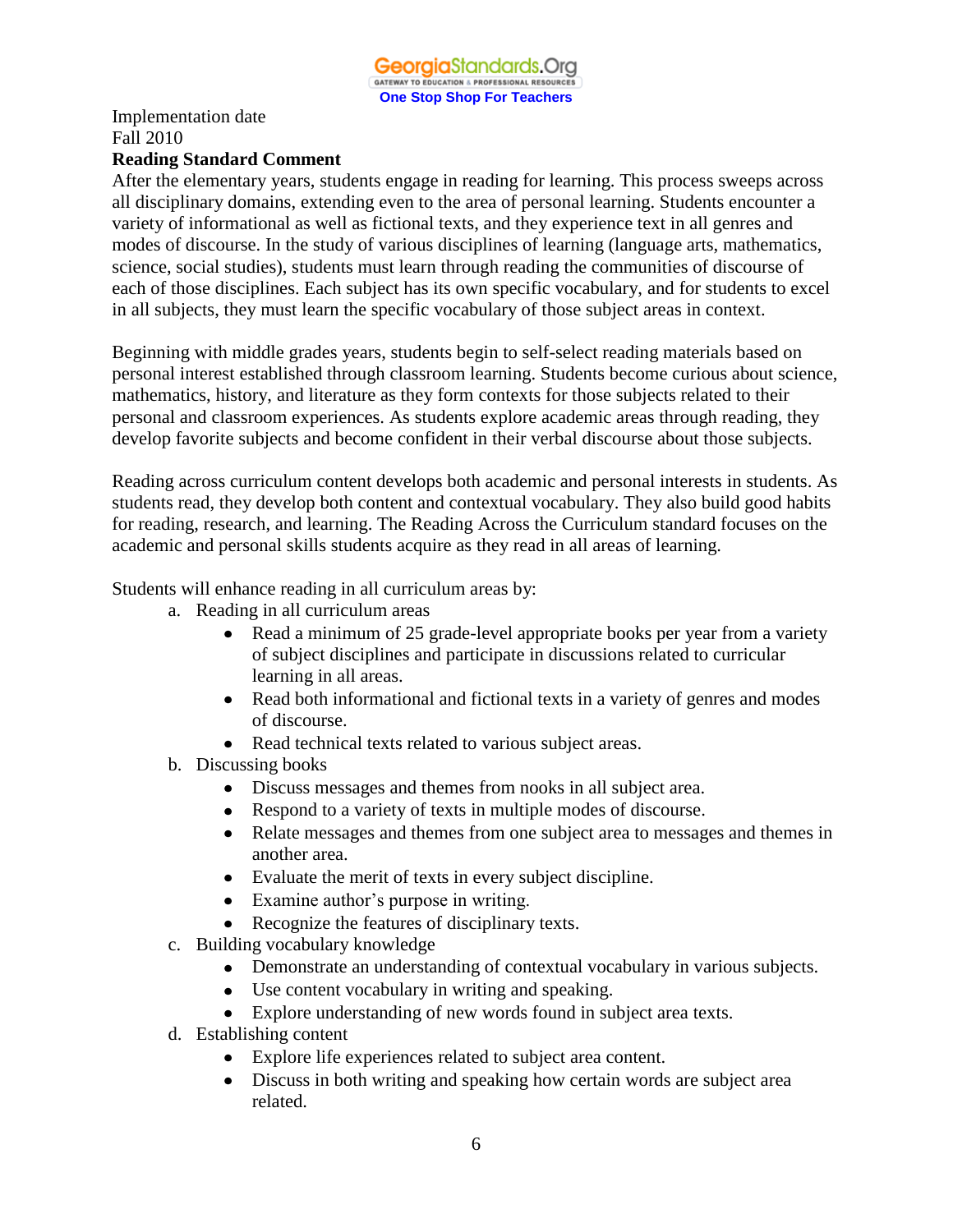GeorgiaStandards.Org GATEWAY TO EDUCATION & PROFESSIONAL RESOURCE **One Stop Shop For Teachers**

Implementation date Fall 2010

> Determine strategies for finding content and contextual meaning for unknown words.

# **CTAE Foundation Skills**

The Foundation Skills for Career, Technical and Agricultural Education (CTAE) are critical competencies that student pursuing any career pathway should exhibit to be successful. As core standards for all career pathways in all program concentrations, these skills link career, technical and agricultural education to the state's academic performance standards.

The CTAE Foundation Skills are aligned to the foundation of the U. S. Department of Education's 16 Career Clusters. Endorsed by the National Career Technical Career Technical Education Consortium (NASDCTEc), the foundation skills were developed from an analysis of all pathways in the sixteen occupational areas. These standards were identified and validated by a national advisory group of employers, secondary and post secondary educators, labor associations, and other stakeholders. The Knowledge and Skills provide learners a broad foundation for managing lifelong learning and career transitions in a rapidly changing economy.

**CTAE-FS-1 Technical Skills:** Learners achieve technical content skills necessary to pursue the full range of career for all pathways in the program concentration

**CTAE-FS-2 Academic Foundations:** Learners achieve state academic standards at or above grade level.

**CTAE-FS-3 Communications:** Learners use various communication skills in expressing and interpreting information.

**CTAE-FS-4 Problem Solving and Critical Thinking:** Learners define and solve problems, and use problem-solving and improvement methods and tools.

**CTAE-FS-5 Information Technology Applications:** Learners use multiple information technology devices to access, organize, process, transmit, and communicate information.

**CTAE-FS-6 Systems:** Learners understand a variety of organizational structures and functions.

**CTAE-FS-7 Safety, Health and Environment:** Learners employ safety, health and environmental management systems in corporations and comprehend their importance to organizational performance and regulatory compliance.

**CTAE-FS-8 Leadership and Teamwork:** Learners apply leadership and teamwork skills in collaborating with others to accomplish organizational goals and objectives.

**CTAE-FS-9 Ethics and Legal Responsibilities:** Learners commit to work ethics, behavior, and legal responsibilities in the workplace.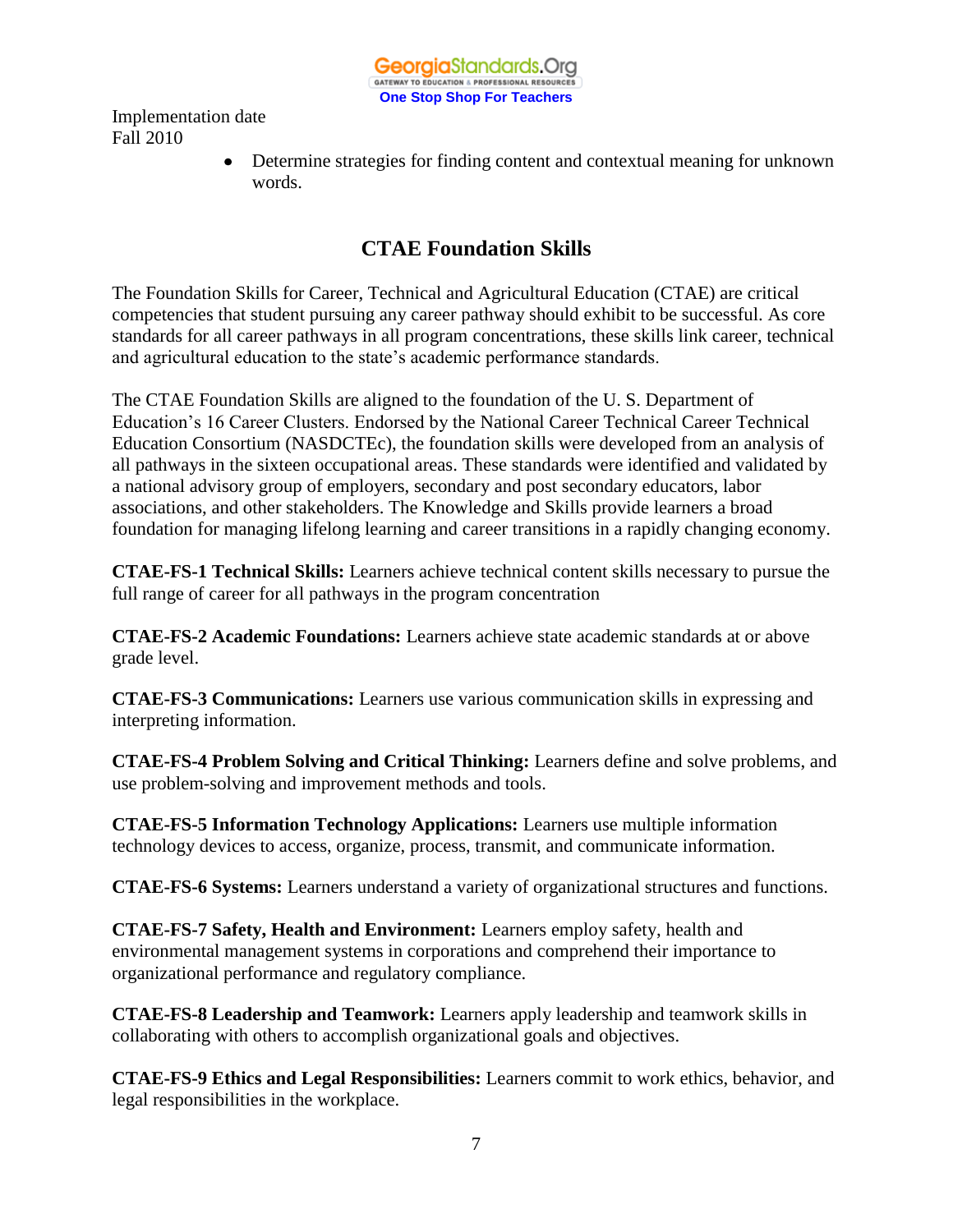

**CTAE-FS-10 Career Development:** Learners plan and manage academic-career plans and employment relations.

**CTAE-FS-11 Entrepreneurship:** Learners demonstrate understanding of concepts, processes, and behaviors associated with successful entrepreneurial performance.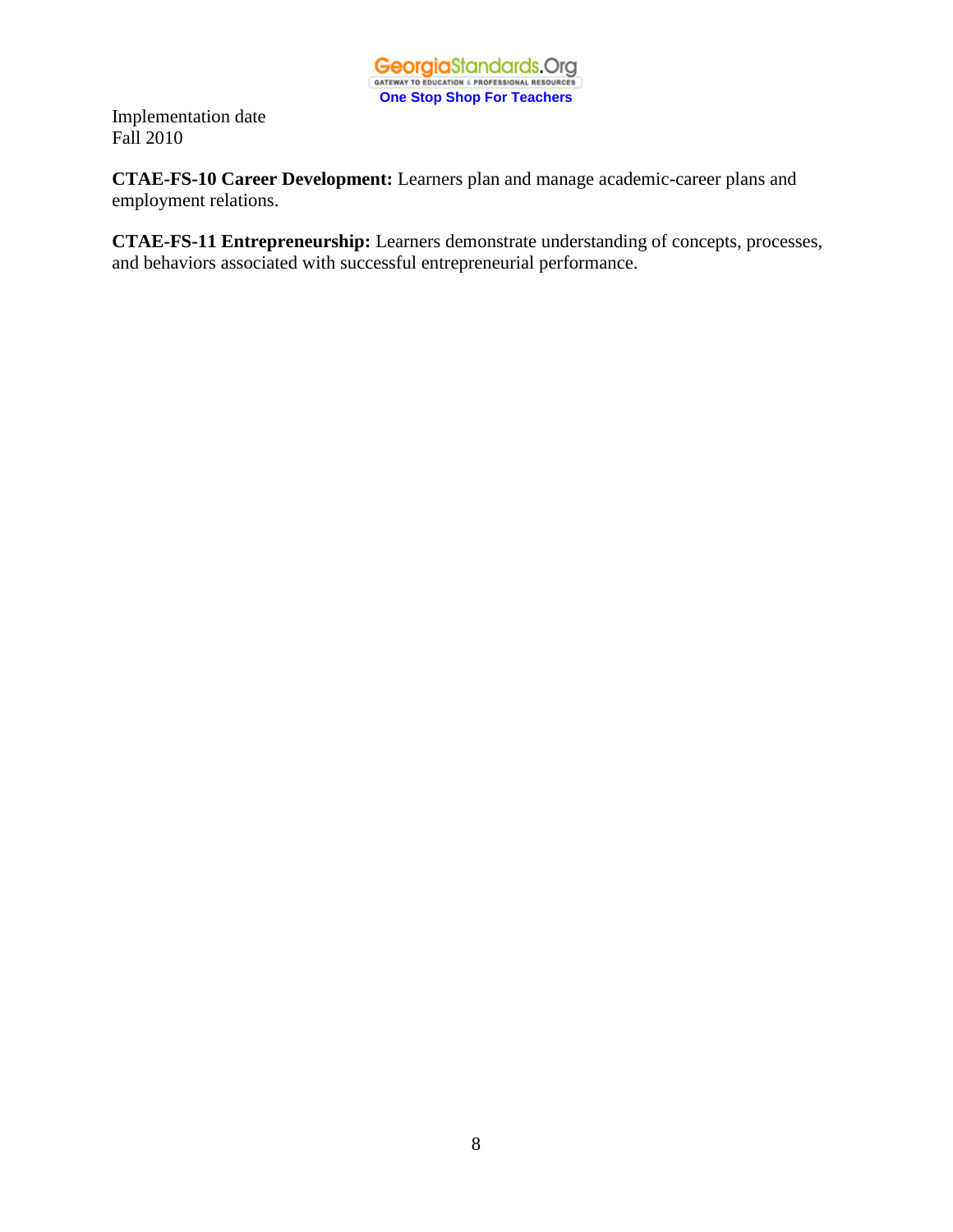# Implementation date Fall 2010 **PROGRAM CONCENTRATION:** Government & Public Safety **CAREER PATHWAY: JROTC – Air Force COURSE TITLE: Leadership Education III**

# **Air Force Junior ROTC Curriculum**

The Georgia Performance Standards for the Air Force Junior ROTC curriculum are designed to provide students with the knowledge and skills necessary to "develop citizens of character dedicated to serving their community and nation." **McREL** Standards and Benchmarks were used for all AFJROTC courses except Astronomy, Survival, and Global and Cultural Studies. Supported by contracts with the U.S. Education Department, Office of Educational Research and Improvement, **McREL** is one of ten Regional Educational Laboratories at the forefront of research, practice, and evaluation related to standards-based education and it has been awarded standards-based classroom instruction as its national leadership area within the regional educational laboratory network. Global and Cultural Studies used the **National Council on Social Studies** (NCSS) correlation, a nationally recognized source for social studies standards. Astronomy and Survival were correlated to the Georgia Performance Standards. All AFJROTC courses were compared to the **Georgia Performance Standards** for Social Studies, Math, Language Arts, and Science, and specific correlations were listed following each AFJROTC standard where applicable. Technology is infused into all AFJROTC curriculum.

All McREL Standards and Benchmarks are available for AFJROTC instructors and authorized users at https://owa.afjrotc.net/cybercampus\_prod/default.aspx in the Library under Curriculum, McRel Standards and Benchmarks. Additional national education standards are referenced in this copyrighted cybercampus information. Georgia AFJROTC instructors should reference both the Georgia and McREL standards to meet both AFJROTC and Georgia student education requirements.

*Leadership III*, *Life Skills and Career Opportunities* content and process skills on the AFJROTC Cybercampus have been correlated to McRel standards for Thinking and Reasoning, Working With Others, Language Arts, Life Work, Arts and Communication, Civics, Self-Regulation, Behavioral Studies, Health, Mathematics, and Economics.

### **Course Description:**

Leadership Education II: Life Skills and Career Opportunities focuses on the AFJROTC mission to "develop citizens of character dedicated to serving their nation and community" by providing life skills training students will need. The curriculum covers educational and career opportunities, concepts for building wealth, college applications and course study, as well as the job-search process. The skills and knowledge students learn should make them happier, more productive citizens.

# **PS-AFLEIII-1**. **Students will examine the multiple career paths that are available and identify key aspects they should consider when choosing a career path.**

- a. Research several career paths and identify steps required to attain those careers.
- b. Identify resources available for career planning.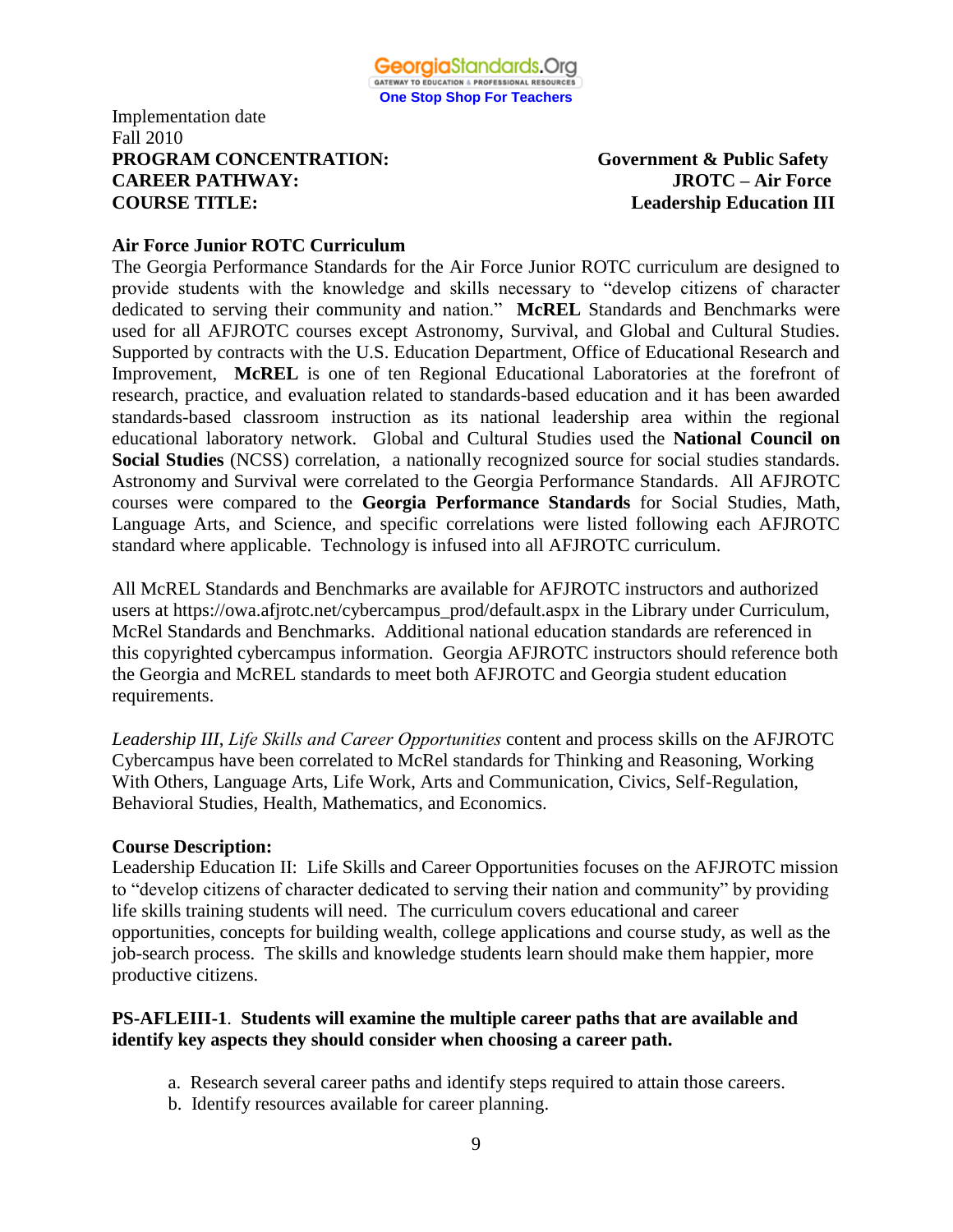- c. List key factors to consider when choosing a career path.
- d. Research career options in the military and the steps required to enter both the enlisted and the officer corps.
- e. Identify the types of career opportunities available in the aerospace industry and the major agencies in the aerospace industry.
- f. Describe the work of one career in the civilian workforce, military workforce, and aerospace workforce.
- g. List four major subjects to study in preparing for a career in the civilian workforce, military workforce, and aerospace workforce.

# *Academic Standard(s):*

*ELA9W2. The student produces technical writing that reports technical information and/or conveys ideas clearly, logically, and purposefully to a particular audience.*

*ELA9W3, ELA10W3, ELA11W3, ELA12W3. The student uses research and technology to support writing.*

# **PS-AFLEIII-2**. **Students will examine the multiple educational and career paths that are available to them along with the aptitude requirements in those career paths.**

- a. Identify the 16 personality types and methods used to identify those personality types.
- b. Match the types of civilian, military, and aerospace jobs with work style preferences.
- c. List the advantages and disadvantages of a technically oriented career path.
- d. Compare and contrast technical training programs, apprenticeship programs, and intern programs.
- e. Outline the advantages of pursuing a higher education and the job classifications associated with educational tracks.
- f. Identify the earning potential for different types of education-based careers.

# *Academic Standard(s):*

*SSEMI4 The student will explain the organization and role of business, and analyze the four types of market structures in the U.S. economy.*

*ELA9RL, ELA10RL1 The student demonstrates comprehension by identifying evidence (e.g., diction, imagery, point of view, figurative language, symbolism, plot events and main ideas) in a variety of texts representative of different genres (e.g., poetry, prose [short story, novel, essay, editorial, biography], and drama) and using this evidence as the basis for interpretation.*

*ELA9LSV2, ELA10LSV2 The student formulates reasoned judgments about written and oral communication in various media genres. The student delivers focused, coherent, and polished presentations that convey a clear and distinct perspective, demonstrate solid reasoning, and combine traditional rhetorical strategies of narration, exposition, persuasion, and description.*

*ELA9W2, ELA10W2 The student demonstrates competence in a variety of genres.*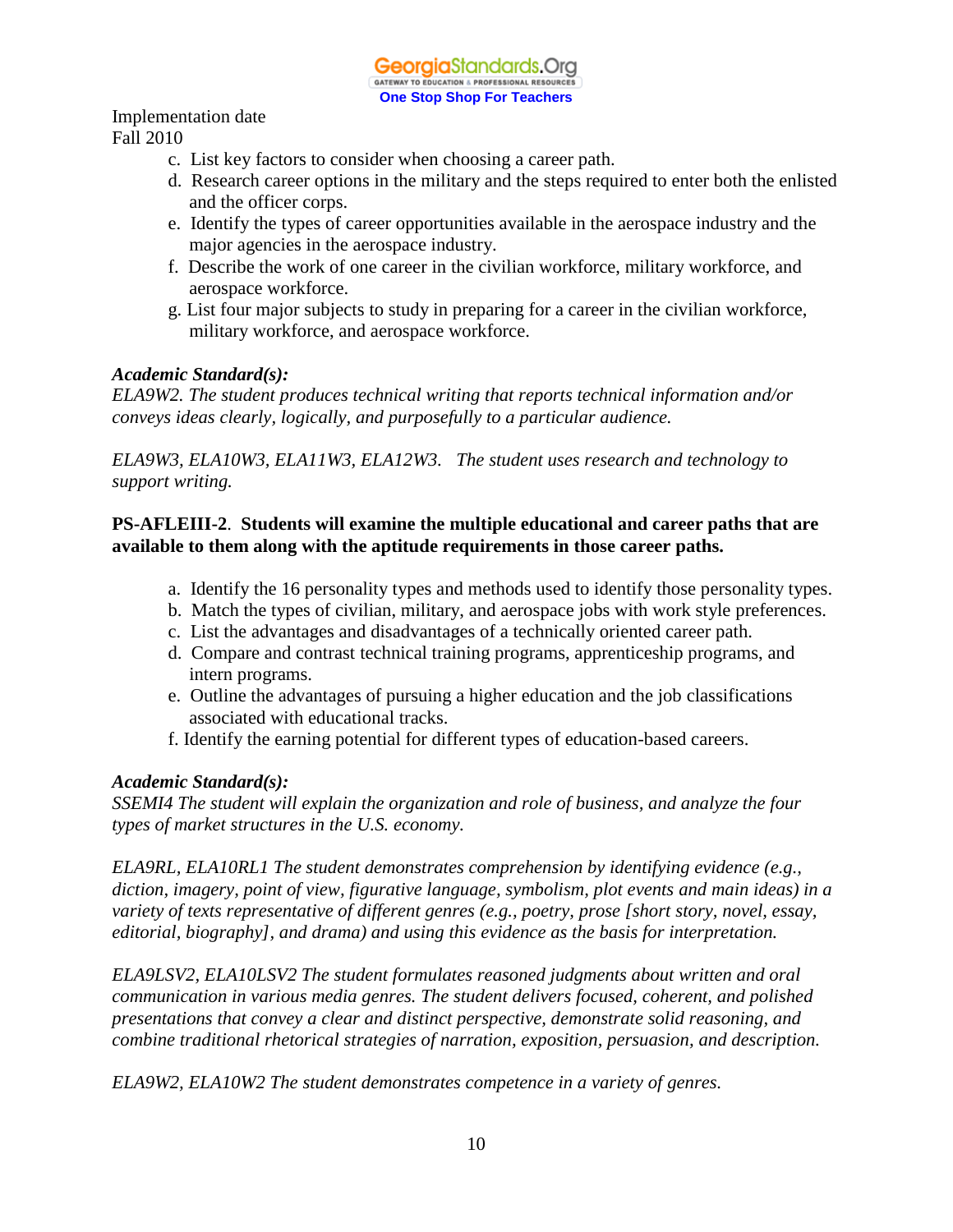# **PS-AFLEIII-3. Students will learn to create financial plans for their future that include budgeting, savings and bank accounts, and purchasing power.**

- a. Identify the components of a personal financial plan and the steps followed to develop a financial plan.
- b. Name sources of income and spending requirements.
- c. Explain the various bank services and procedures required for each service.
- d. Demonstrate balancing a checking account.
- e. Identify advantages and disadvantages of credit and debit cards.
- f. Compare and contrast checking and savings accounts.
- g. Identify buying and selling issues that occur daily.
- h. List the issues that must be considered when buying or leasing apartments/homes.
- i. Outline the issues to consider in buying or leasing cars
- j. Explain the factors and issues to consider in determining a monthly budge.

# *Academic Standard(s):*

*SSEPF5 The student will describe how insurance and other risk-management strategies protect against financial loss.*

*SSEF4 The student will compare and contrast different economic systems, and explain how they answer the three basic economic questions of what to produce, how to produce and for whom to produce.*

*SSEPF1 The student will apply rational decision to the making of personal spending and savings choices.*

*SSEPF2 The student will explain that banks and other financial institutions are businesses which channel funds from savers to investors.*

# **PS-AFLEI-4**. **Students will learn how to manage their finances and various problem areas.**

- a. List the positive and negative aspects of using credit.
- b. Describe differing credit and credit card options along with the positive and negative aspects of both.
- c. State the costs associated with attending a community, two-year, or four-year college
- d. List possible sources of funds for financing a college education
- e. Describe the major types of insurance available to protect personal resources
- f. Explain the activities that constitute identity theft and describe actions that could prevent identity theft.

### *Academic Standard(s):*

*SSEPF1 The student will apply rational decision to the making of personal spending and savings choices.*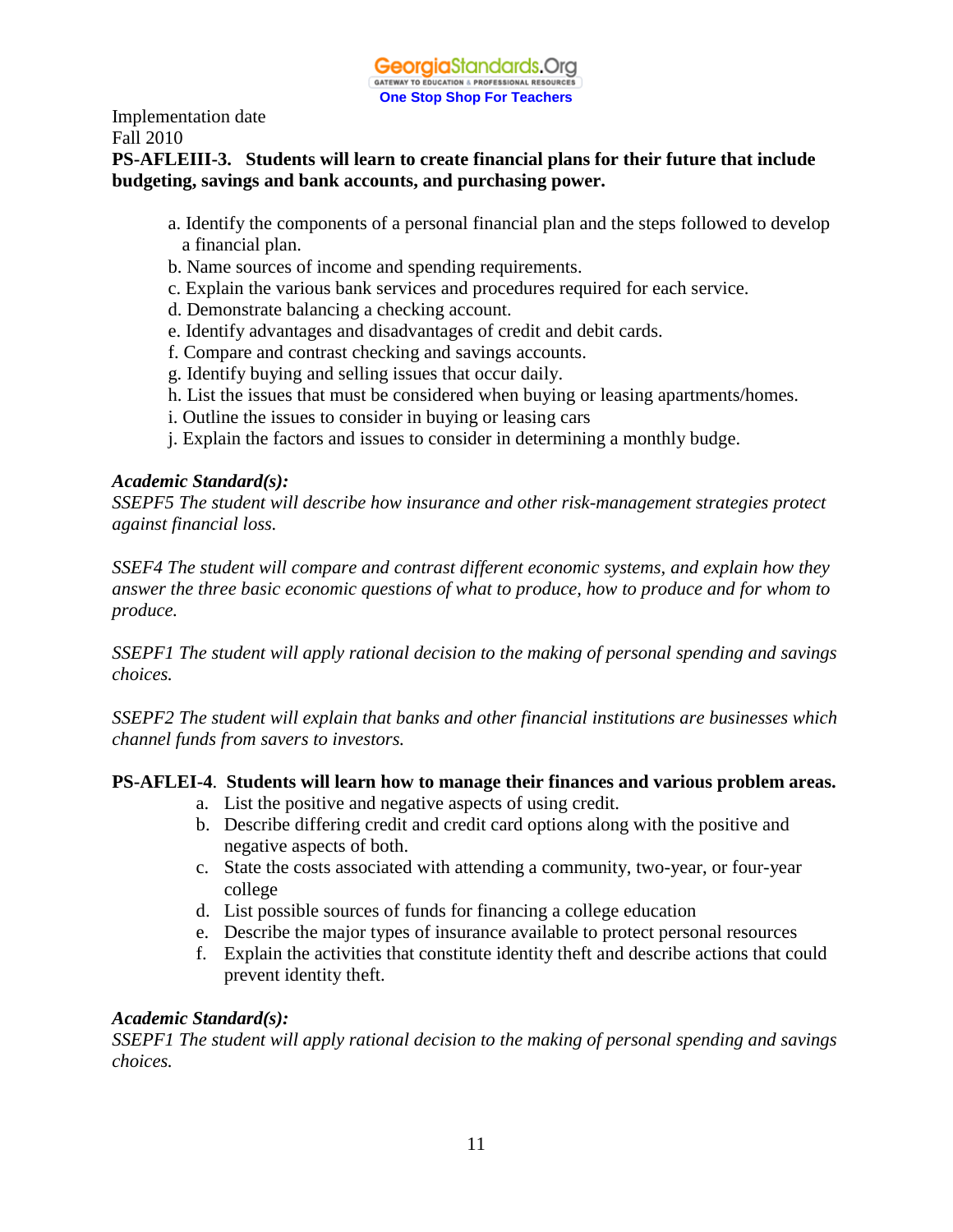

Implementation date Fall 2010 *SSEPF5 The student will describe how insurance and other risk-management strategies protect against financial loss.*

*SSEF4 The student will compare and contrast different economic systems, and explain how they answer the three basic economic questions of what to produce, how to produce and for whom to produce.*

*SSEPF2 The student will explain that banks and other financial institutions are businesses which channel funds from savers to investors.*

*SSEMA3 The student will explain how the government uses fiscal policy to promote price stability, full employment and economic growth.*

**PS-AFLEIII-5**. **Students will identify steps necessary for being accepted to and entering college.**

- a. Describe the various methods of college entrance testing and possible test questions that will go with each test.
- b. Explain the college applications process including entrance essays, interviews, and campus visits.

# *Academic Standard(s):*

*ELA9LSV2 d , ELA10LSV2 d , ELA11LSV2 d , ELA12LSV2 d. Applies appropriate interviewing techniques (e.g., demonstrates knowledge of the subject and organization, compiles and reports responses, evaluates the effectiveness of the interview).*

*ELA9W3, ELA19W3, ELA11W3, ELA12W3. The student uses research and technology to support writing.*

*ELAALRL4 The student employs a variety of writing genres to demonstrate a comprehensive grasp of significant ideas in selected literary works. The student composes essays, narratives, poems, or technical documents.*

*ELA10W3, ELA11W3, ELA12W3. The student uses research and technology to support writing.*

*ELA10W2, ELA11W2, ELA12W2. The student demonstrates competence in a variety of genres.*

# **PS-AFLEIII-6**. **Students will identify aspects of campus life that are different from high school. They will learn how to manage their time and make healthy life choices in their academic and personal lives.**

- a. Identify aspects of campus life that are different from high school, including campus organizations, extracurricular activities, living arrangements, and campus resources.
- b. Compare and contrast college and high school academic policies.
- c. Explain the points that need to be considered to make healthy lifestyle choices in order to maintain your physical and mental health.
- d. List signs of burnout, depression, stress, and anxiety.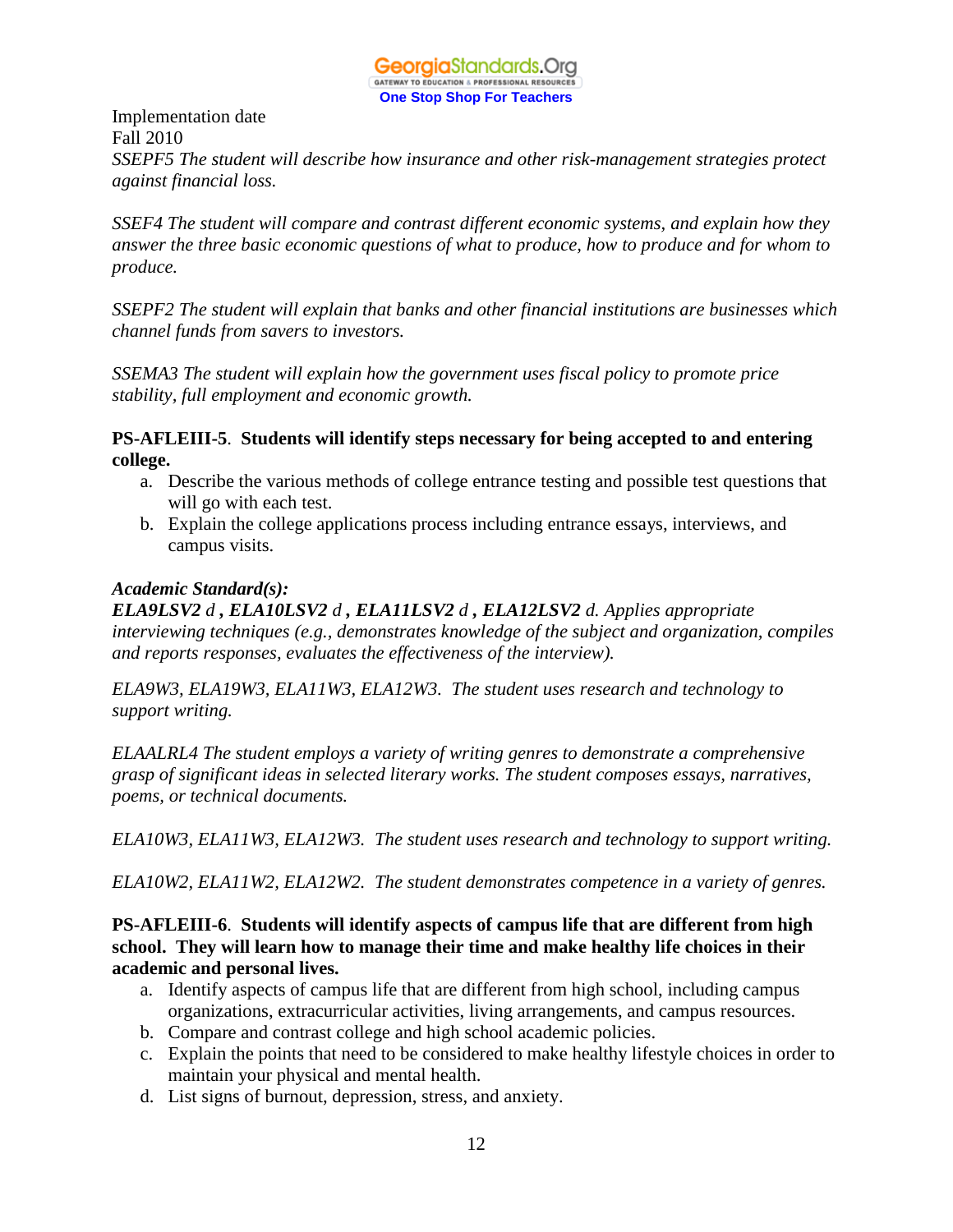- e. Examine the different areas of college study and the different careers associated with specific majors.
- f. List personal interests and desires and explain how they affect the decision-making process when selecting a major.
- g. Outline the importance of time management in both your academic and personal life.

# *Academic Standard(s):*

*SSEPF1 The student will apply rational decision to the making of personal spending and savings choices.*

*SSEF2 The student will give examples of how rational decision making entails comparing the marginal benefits and the marginal costs of an action.*

*ELA10LSV1, ELA11LSV1, ELA12LSV1. The student participates in student-to-teacher, studentto-student, and group verbal interactions.*

*SEV4 Students will understand and describe availability, allocation and conservation of energy and other resources.*

# **PS-AFLEIII-7. Students will identify steps in the job search and interview process.**

- a. List personal job skills and methods to help sell your skills to a potential employer.
- b. Explain how to organize and prepare for a job search.
- c. Prepare a personal résumé.
- d. Outline the interview process.
- e. Explain qualities employers use in evaluation including character, commitment, and competence.
- f. Complete a practice interview.

# *Academic Standard(s):*

*ELA9LSV2 d , ELA10LSV2 d , ELA11LSV2 d , ELA12LSV2 d. Applies appropriate* 

*interviewing techniques (e.g., demonstrates knowledge of the subject and organization, compiles and reports responses, evaluates the effectiveness of the interview).*

# **PS-AFLEIII-8**. **Students will develop career skills including planning professional development, learning teamwork, and dealing with feedback.**

- a. Explain how to plan for professional development.
- b. Compare and contract personal and organizational values.
- c. Describe the dimensions of communication.
- d. Give examples of the dimensions of collaboration.
- e. Demonstrate how to seek and receive feedback.
- f. Outline effective and appropriate ways to seek promotions.

# *Academic Standard(s):*

*ELA9LSV2, ELA10LSV2, ELA11LSV2, ELA12LSV2. The student formulates reasoned judgments about written and oral communication in various media genres. The student delivers focused,*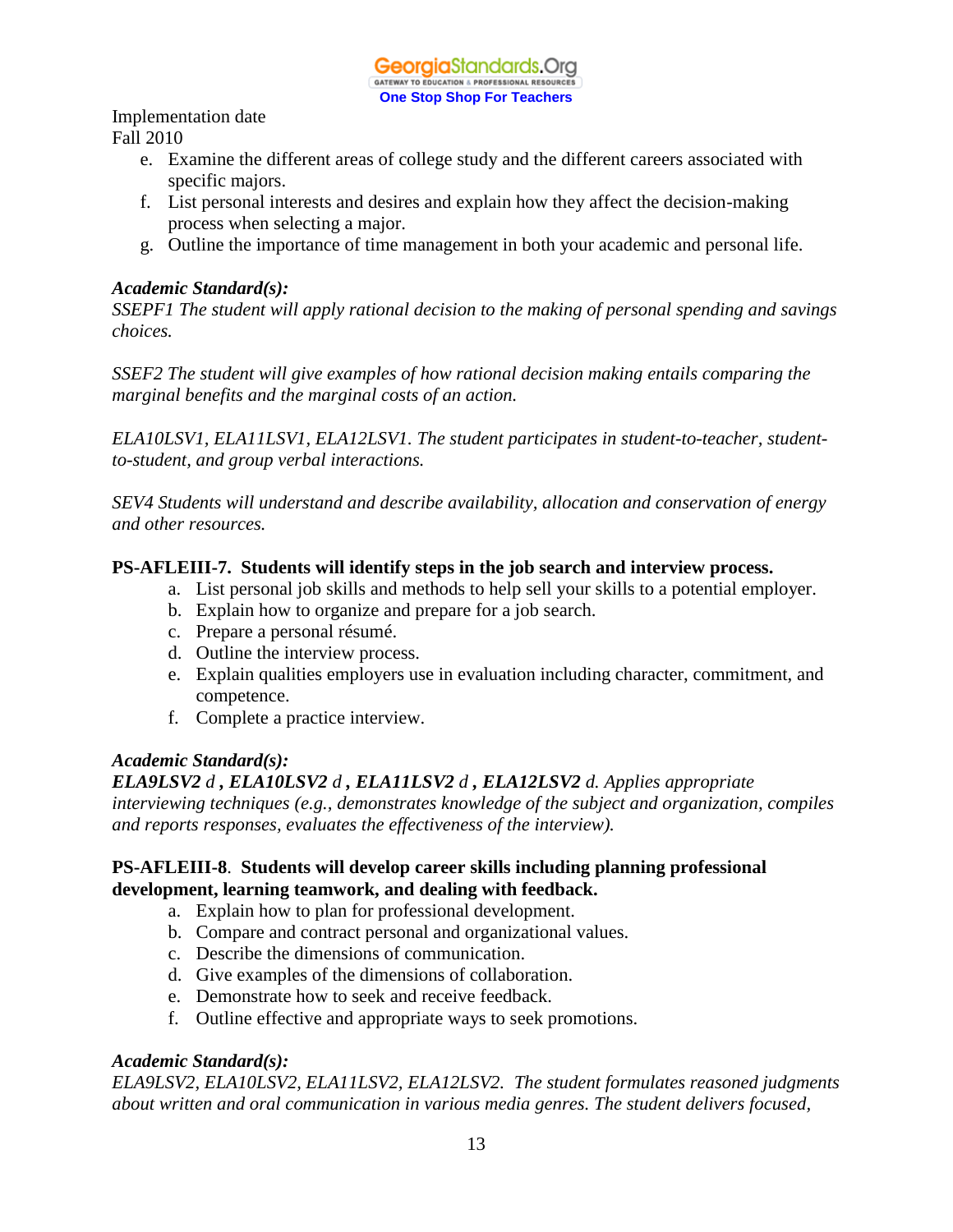

Implementation date Fall 2010 *coherent, and polished presentations that convey a clear and distinct perspective, demonstrate solid reasoning, and combine traditional rhetorical strategies of narration, exposition, persuasion, and description.*

*MA1P3, MA2P3, MA3P3, MM1P3, MM2P3, MM3P3, MM4P3. Students will communicate mathematically.*

# **Reading Across the Curriculum**

# **Reading Standard Comment**

After the elementary years, students engage in reading for learning. This process sweeps across all disciplinary domains, extending even to the area of personal learning. Students encounter a variety of informational as well as fictional texts, and they experience text in all genres and modes of discourse. In the study of various disciplines of learning (language arts, mathematics, science, social studies), students must learn through reading the communities of discourse of each of those disciplines. Each subject has its own specific vocabulary, and for students to excel in all subjects, they must learn the specific vocabulary of those subject areas in context.

Beginning with middle grades years, students begin to self-select reading materials based on personal interest established through classroom learning. Students become curious about science, mathematics, history, and literature as they form contexts for those subjects related to their personal and classroom experiences. As students explore academic areas through reading, they develop favorite subjects and become confident in their verbal discourse about those subjects.

Reading across curriculum content develops both academic and personal interests in students. As students read, they develop both content and contextual vocabulary. They also build good habits for reading, research, and learning. The Reading Across the Curriculum standard focuses on the academic and personal skills students acquire as they read in all areas of learning.

Students will enhance reading in all curriculum areas by:

- a. Reading in all curriculum areas
	- Read a minimum of 25 grade-level appropriate books per year from a variety  $\bullet$ of subject disciplines and participate in discussions related to curricular learning in all areas.
	- Read both informational and fictional texts in a variety of genres and modes of discourse.
	- Read technical texts related to various subject areas.
- b. Discussing books
	- Discuss messages and themes from nooks in all subject area.
	- Respond to a variety of texts in multiple modes of discourse.
	- Relate messages and themes from one subject area to messages and themes in another area.
	- Evaluate the merit of texts in every subject discipline.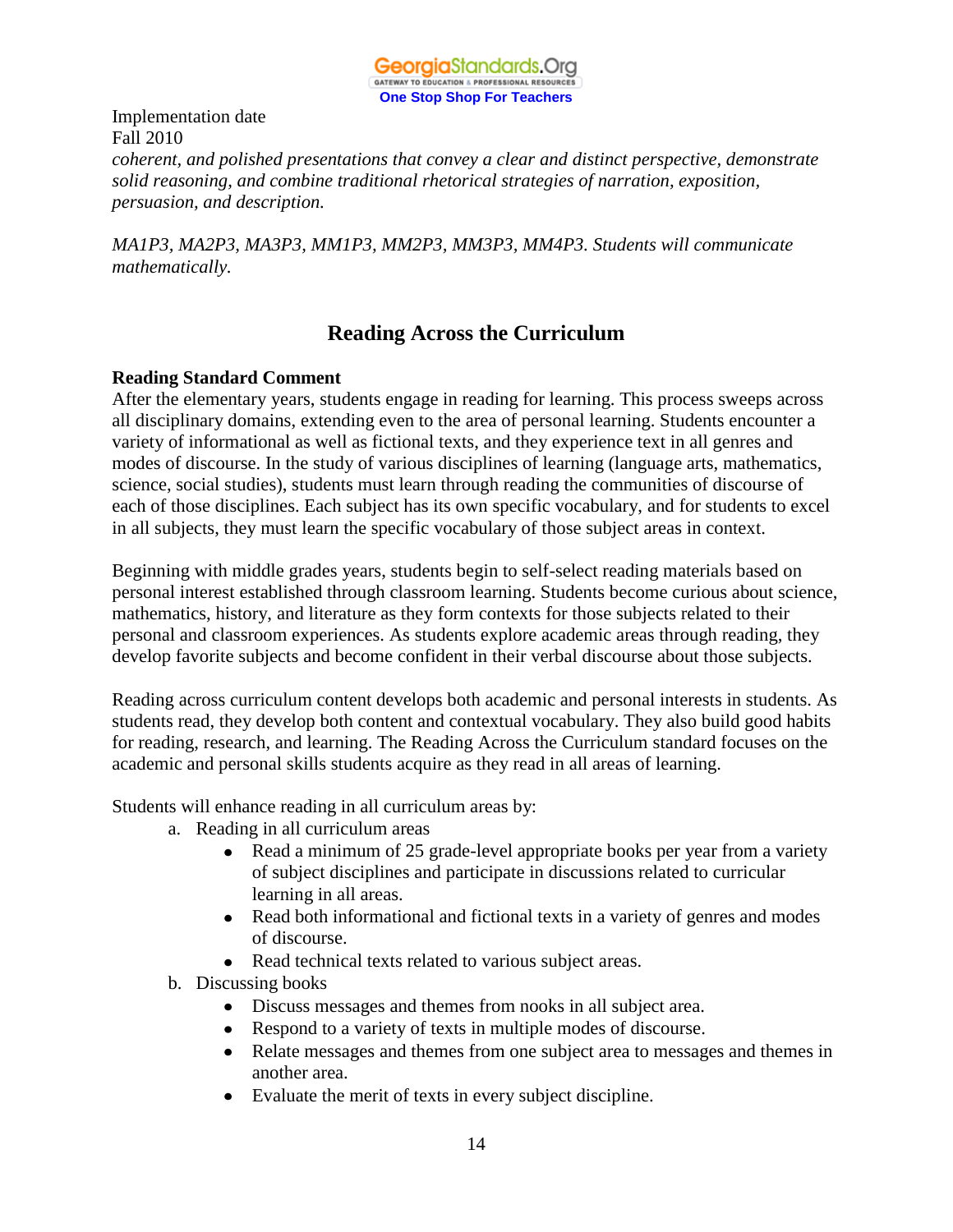GATEWAY TO EDUCATION & PROFESSIONAL RESOURCE **One Stop Shop For Teachers**

Implementation date Fall 2010

- Examine author's purpose in writing.
- Recognize the features of disciplinary texts.
- c. Building vocabulary knowledge
	- Demonstrate an understanding of contextual vocabulary in various subjects.
	- Use content vocabulary in writing and speaking.
	- Explore understanding of new words found in subject area texts.

GeorgiaStandards.Org

- d. Establishing content
	- Explore life experiences related to subject area content.
	- Discuss in both writing and speaking how certain words are subject area related.
	- Determine strategies for finding content and contextual meaning for unknown words.

# **CTAE Foundation Skills**

The Foundation Skills for Career, Technical and Agricultural Education (CTAE) are critical competencies that student pursuing any career pathway should exhibit to be successful. As core standards for all career pathways in all program concentrations, these skills link career, technical and agricultural education to the state's academic performance standards.

The CTAE Foundation Skills are aligned to the foundation of the U. S. Department of Education's 16 Career Clusters. Endorsed by the National Career Technical Career Technical Education Consortium (NASDCTEc), the foundation skills were developed from an analysis of all pathways in the sixteen occupational areas. These standards were identified and validated by a national advisory group of employers, secondary and post secondary educators, labor associations, and other stakeholders. The Knowledge and Skills provide learners a broad foundation for managing lifelong learning and career transitions in a rapidly changing economy.

**CTAE-FS-1 Technical Skills:** Learners achieve technical content skills necessary to pursue the full range of career for all pathways in the program concentration

**CTAE-FS-2 Academic Foundations:** Learners achieve state academic standards at or above grade level.

**CTAE-FS-3 Communications:** Learners use various communication skills in expressing and interpreting information.

**CTAE-FS-4 Problem Solving and Critical Thinking:** Learners define and solve problems, and use problem-solving and improvement methods and tools.

**CTAE-FS-5 Information Technology Applications:** Learners use multiple information technology devices to access, organize, process, transmit, and communicate information.